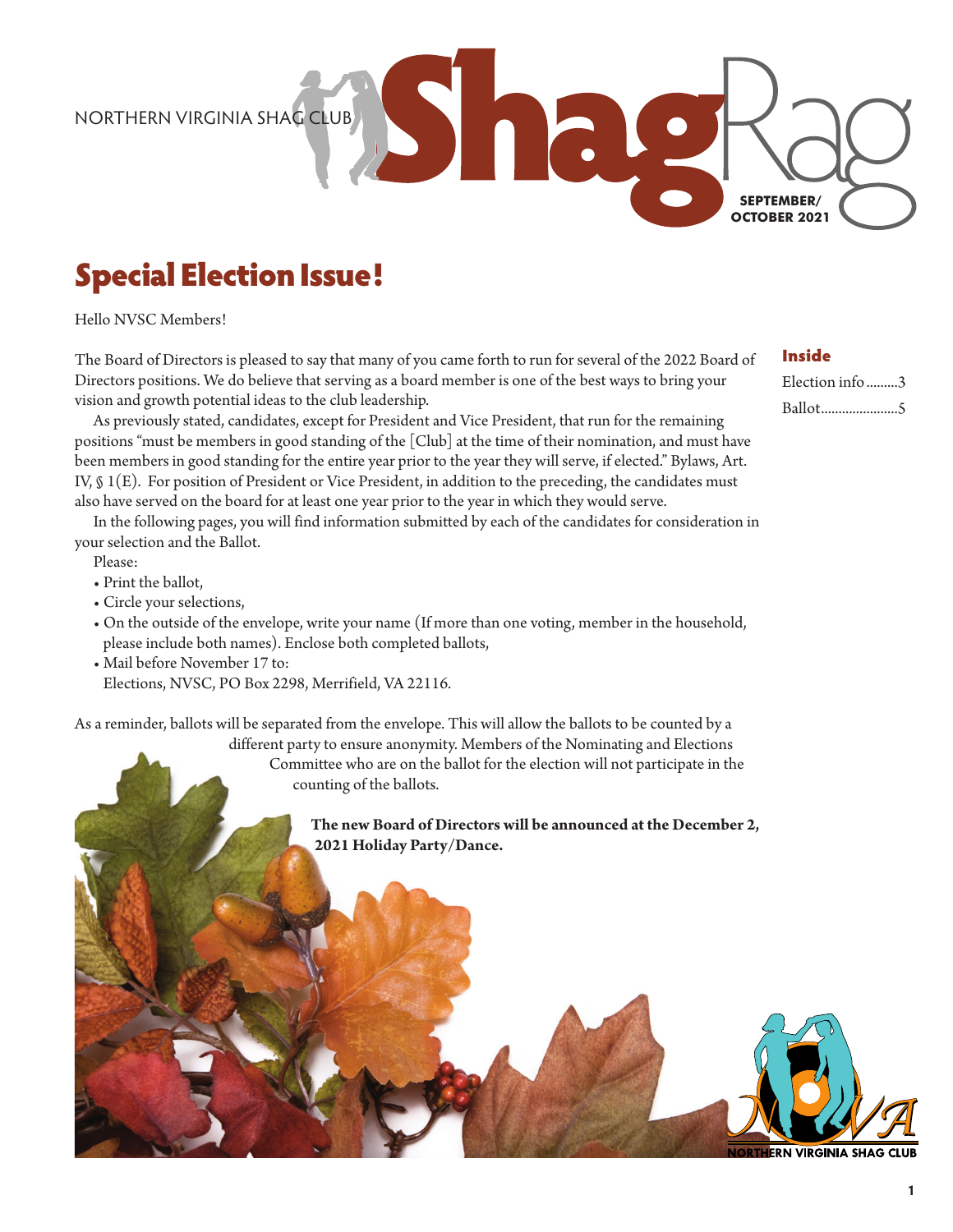A Proud **Member Of The:** 

 $\triangle$ ation<sub>a</sub>

### About Our Organization…

Northern Virginia Shag Club (NVSC) was organized to preserve the Carolina Shag dance and its accompanying Beach music. NVSC dances the Carolina Shag every Wednesday night at:

#### **Elks Lodge, 8421 Arlington Blvd, Fairfax, VA**

Come join us — learn the Carolina Shag! Free beginner lessons begin at 7:30 pm. A Buffet dinner is available for purchase. Social dancing is from 6:30 to 10:00 pm. Cover charge: Members \$10, Guests \$11.

#### COME JOIN US!

#### Contact us:

**General Inquiries:**  *shaglist@nvshag.org* 

**Membership:**  *membership@nvshag.org* 

**Webmaster**: *webmaster@nvshag.org*

**Hello Shagger:** *helloshagger@nvshag.org*

# 2021 Board Members

| President         | Bonnie Arms      |              |                              |
|-------------------|------------------|--------------|------------------------------|
|                   |                  | 703-819-9654 | bjrwa@verizon.net            |
| Vice President    | Sherri Wildoner  | 760-212-0981 | smwildoner@yahoo.com         |
| Secretary         | Linda Barna      | 703-455-1090 | secretary@nvshag.org         |
| <b>Treasurer</b>  | Mark Hendrickson | 703-691-3053 | mark hendrickson@verizon.net |
| Director at Large | Pamela Alfano    | 703-216-0038 | pamela.alfano@aol.com        |
| Director at Large | John Dent        | 571-213-8107 | jfdent3@gmail.com            |
| Director at Large | Barbara Ebersole | 703-321-8211 | ebersole 2@yahoo.com         |
| Director at Large | Jack Jones       | 703-801-3555 | jackejones@verizon.net       |
| Director at Large | Sue Young        | 703-573-6870 | susan.young19@yahoo.com      |
|                   |                  |              |                              |

#### 2021 Committees/Chairs

| Audit*               | Fern Seigler       |                         |  |
|----------------------|--------------------|-------------------------|--|
| Capital Shag Classic | Sue Young          | susan.young19@yahoo.com |  |
| Capital Shag Classic | <b>Bonnie Arms</b> | bjrwa@verizon.net       |  |
| Shag-A-Thon*         | Sherri Wildoner    | smwildoner@yahoo.com    |  |
| Dance <sup>*</sup>   | Pamela Alfano      | pamela.alfano@aol.com   |  |
| Hello Shaggers       | Kathy Kropat       | helloshagger@nvshag.org |  |
| Historian            | Sherri Wildoner    | smwildoner@yahoo.com    |  |
| Membership*          | <b>Bonnie Arms</b> | bjrwa@verizon.net       |  |
| $Musc^*$             | Fran Mong          | franmong@aol.com        |  |
| Newsletter Editor    | Adele Robey        | arobey@fusemail.com     |  |
| Newsletter Publisher | Adele Robey        | arobey@fusemail.com     |  |
| Photographer         | Jack Jones         | jackejones@verizon.net  |  |
| Public Relations*    | Vacant             |                         |  |
| Social/Hospitality*  | Vacant             |                         |  |
| Sunshine             | Maryann Lesnick    | mlesnick@mlesnick.com   |  |
| Webmaster            | Loren Kropat       | webmaster@nvshag.org    |  |

Through the National FastDance Association, our Club activities are licensed by:







\*Denotes Standing Committee

#### Because of the COVID mess, the 2020 Board of Directors will continue to govern NVSC in 2021.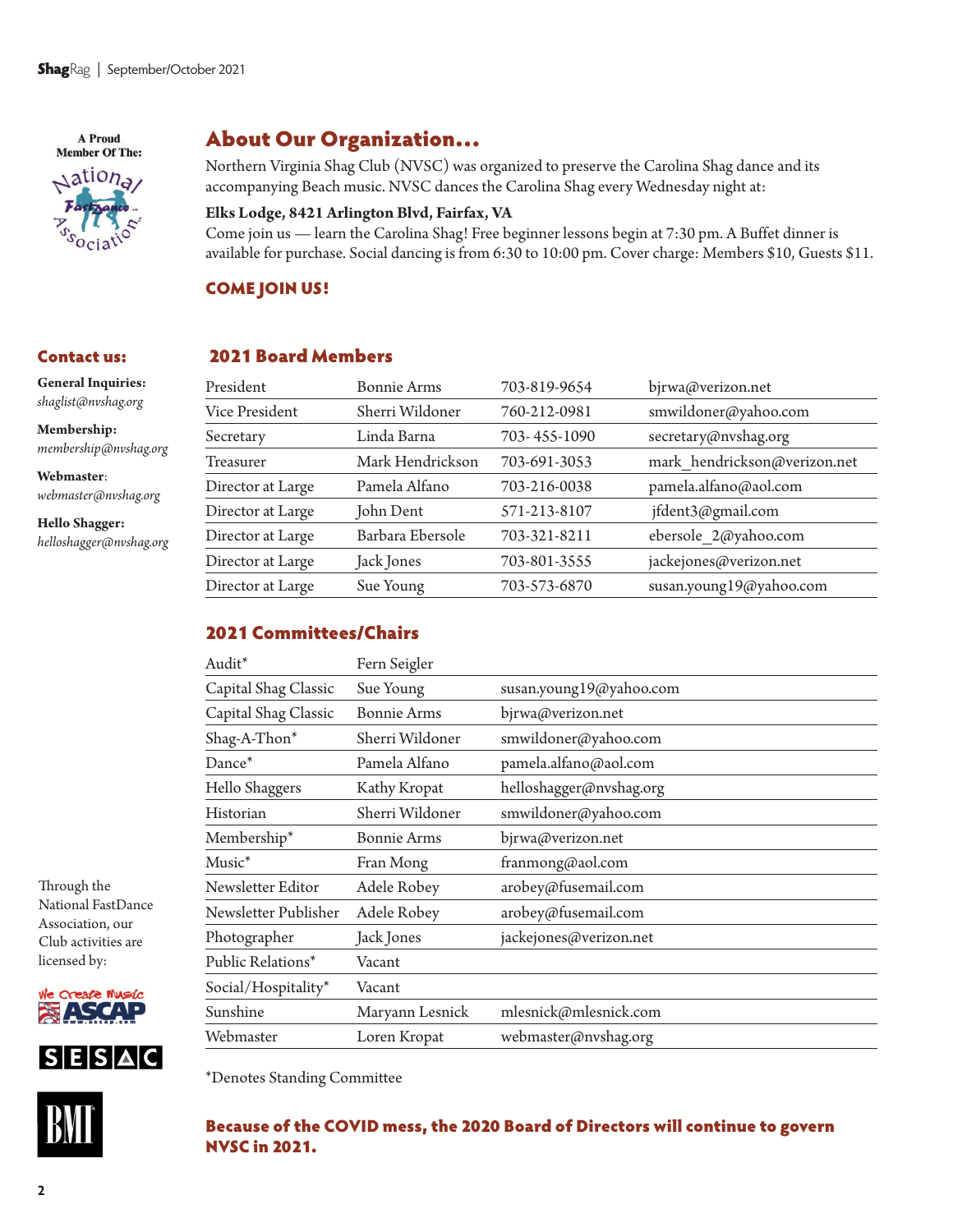## Elections for 2022 Board

**Following are the biographies submitted by the candidates for the Northern Virginia Shag Club Board of Directors for 2022. The ballot can be found on the last page of this special edition.**

#### For President: Sherri Wildoner



It would be my honor to serve as your NVSC President for 2022 and hope that you will consider voting for me. I've been a club member just over 8 years. I have enjoyed serving in various

capacities, to include as the club Vice President (4 years), club Secretary (1 year), and as a dance committee member and the chair and liaison for the club charity fundraising for Capital Caring. Finding our new normal may be a challenge, but I have faith that, with the fabulous ideas and inspiration our membership can bring to the table, we will be back to enjoying the beach music, dancing and friendships through regular club dances, special events and other fun social activities. Thank you for considering to vote for me as President for 2022.

#### For Vice President: Bonnie Arms



I respectfully request your vote for the position of Vice President, Northern Virginia Shag Club (NVSC) 2022. I have been dancing various dances for many decades and Shag dancing is my

most favorite dance of all. I enjoy the positiveness NVSC projects and the friendship that is evident whenever we are together for any type of function. I enjoy sharing my love/knowledge of the dance and information about NVSC with unwitting folks. I have served as President, NVSC for four (4) years. I served as Vice President, NVSC for two (2) years. I also served as Secretary, NVSC for two (2) years. I have served on the NVSC Nominating Committee three (3) times. I have been the NVSC Membership Chair Person for ten (10) years now. I love this position plus I have the added benefit of welcoming new folks into our club. I handled the vendors at our 2013 20th Anniversary Capital Classic plus the vendors for the 2014, 2015, 2016, 2017, and 2018 Classics. I was honored to be chosen the NVSC Shagger of the Year for 2014. I

help manage the Front Desk on nights when we dance at the Elks Lodge. I have been a member of NVSC since 1998 with a 5½ yr. break when I lived overseas. I have worked for the Federal Government for 34 yrs. plus. While in college, I was Vice President, Treasurer, and Secretary of my sorority.

#### For Secretary: Linda Barna



I'm Linda Barna. I've been a member of NVSC since 2010. Joining the club is one of the best decisions I've ever made. I love to dance. I enjoy seeing everyone at the dances and making new

friends. I have been the Northern Virginia Shag Club Secretary since 2018 and I'm running again. I'd like to volunteer to help keep the good times going. Please vote for me for Secretary.

#### For Treasurer: Mark Hendrickson



I am Mark Hendrickson your nominee for re-election for the Treasurer's position.

I have been a NVSC member since 2006. I have been the NVSC Treasurer for several years. Before I

became treasurer, I was an at-large direction on the board for two years, with primary responsibilities being the coordinator of the NVSC by-laws revision and audit committee liaison.

Day to day, I work for a FAA contractor resolving program management issues related to the safety of the National Airspace System.

The board of directors will face many challenges next year. My experience as the NVSC treasurer over the past several years, especially in projecting revenues and expenses for future events, will be a stabilizing influence for NVSC going forward into 2022.

I would appreciate your vote.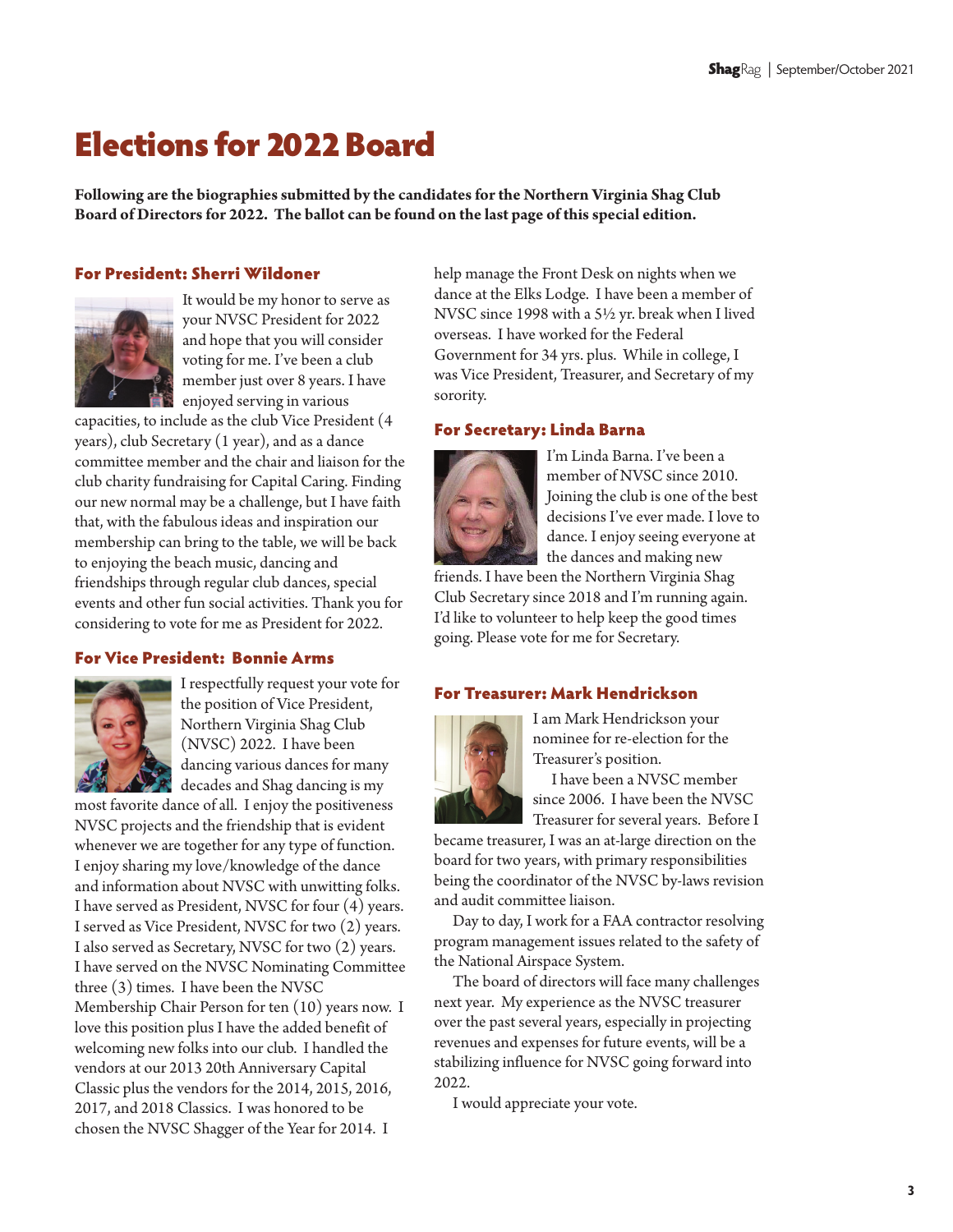### Directors at Large

#### Pamela Alfano



 During my 25 years as a member of NVSC, I have served on the board most of those years. Board positions included President, Vice President, Secretary and Director-At-Large, currently

serving as Director-At-Large. I have also chaired or participated in most of our committees. I am currently serving as Dance Committee Chair. I am running for Director-At-Large so I can continue to contribute to maintaining and growing this great Club.

#### Barbara Ebersole



I am Barbara Ebersole and am a native of Northern Virginia and joined the NVSC in October 2014 (thanks to Linda & David Barna). Since then, I've volunteered to help our club whenever possible. I

assumed the position on the Board as a Directorat-Large following the untimely passing of Ken Gibbs in December 2018. It is vital for our club to balance tradition with new ideas to help increase our membership and attendance. This can only be achieved by being open to ideas and suggestions from all members! Therefore, it is my hope to continue serving our club by continuing in the position of Director-at-Large.

#### Jack Jones



I am a retired Federal Govt employee and worked as an IT manager. My wife Estelle and I have been members of the club for about 13 years.. I have been on the Board of Directors since 2017 and currently serve as the club's official

photographer and manage their Facebook Page. I would like to repeat this experience as a board member as means to continue to support the club goals and the preservation of the Carolina Shag dance.

#### Adele Robey



Holding down the role of possibly the only club member who's a resident of DC, I'm happy to throw my hat in the ring for a director-at-large position. Many of you know that I have extensive in-the-trenches

experience running a non-profit which I am happy to share as we navigate a path forward. And, of course, I am happy to continue to donate my time to do the *Shag Rag*. It's been a pleasure.

#### Jim Scanlon



Thank you for the opportunity to possibly serve on the NVSC Board. I've been a member the club for nine years now and have enjoyed its camaraderie. I would bring to the Board

considerable business experience and work with organizations that depend on their success in **Remember! Example 2018 Remembers** want.

Mail your ballot no later than November 17.